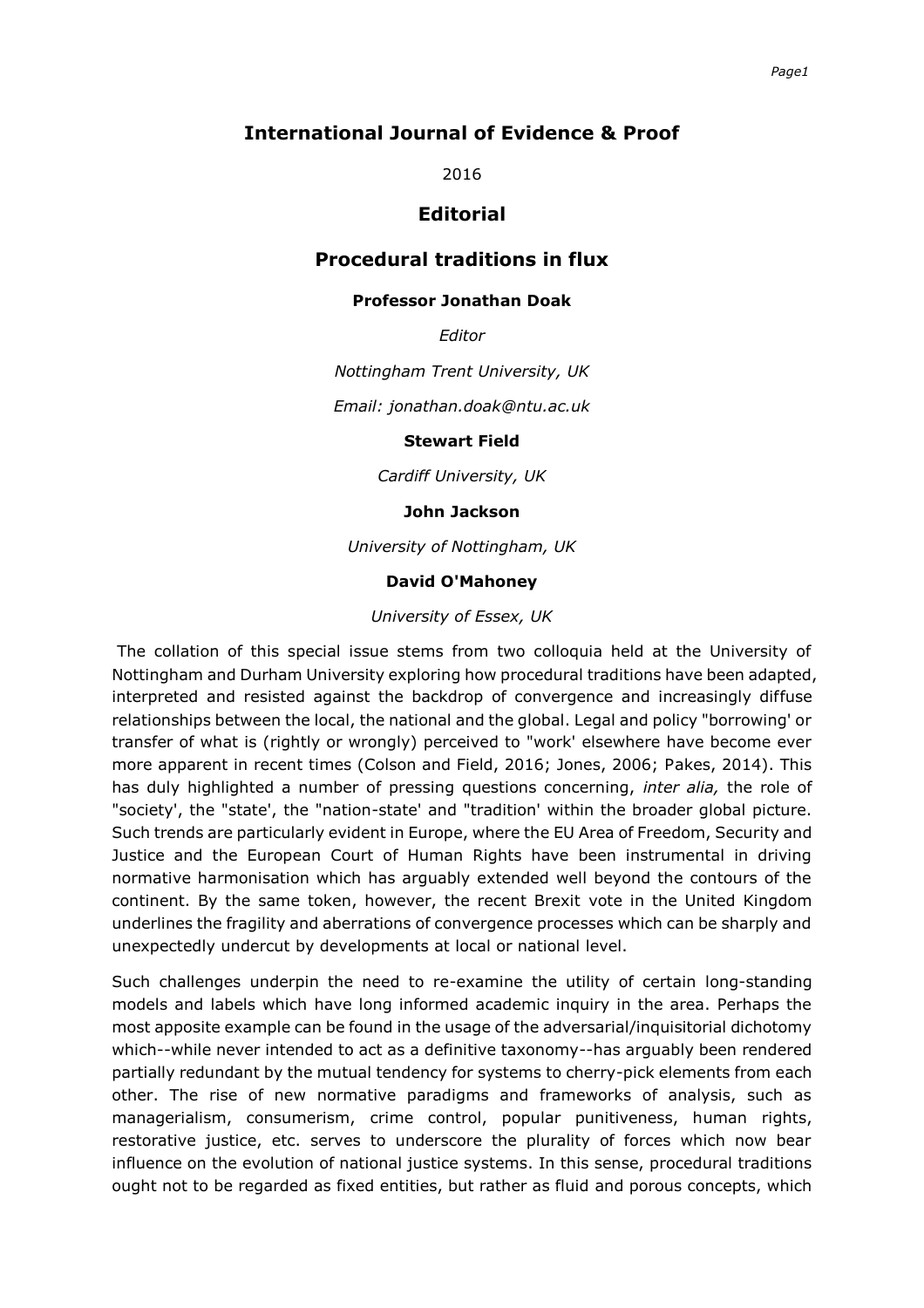are constantly being reinterpreted and reshaped by national and transnational social and legal movements (Field, 2009; Jackson, *this issue*).

The papers contained in this issue advance new understandings of both how and why procedural traditions have evolved in recent years within the context of social and political change as well as heralding fresh insights into some of the normative and practical solutions that may underpin future developments. As with many special issues, the papers included here range in their topical focus but engage, in various ways, with the themes alluded to above. They constitute a small but illuminating snapshot of the range of papers and informal contributions at the colloquia, and we take this opportunity to thank all delegates from the 11 different jurisdictions which participated.

The special edition opens with an article by Chrisje Brants and Stewart Field, who evaluate the significance of "cultural trust' in relation to wrongful convictions in England and Wales and the Netherlands. While the inquisitorial tradition of the Netherlands has traditionally emphasised the active role of the truth-finding judge and the dossier, the adversarial tradition of England and Wales affords priority to autonomous party rights to collect the evidence, present it in a manner that suits them at trial, and challenge opposing witnesses through oral cross-examination. Arguing that procedural traditions are based "critical points of trust where fundamental assumptions are made upon which the fact-finding capacity of the system is based', the authors warn that perceived strengths may, in fact, "become points of weakness when the assumptions upon which they are built no longer correspond to reality'. The authors proceed to show how responses to wrongful convictions in both jurisdictions are shaped and limited by established procedural traditions insofar as "the default reaction is to reinforce, not reform'. In conclusion, the authors argue for an increased readiness to borrow from the strengths of other procedural traditions, but warn that this must be accompanied by a comparative understanding of how "institutions, traditions and formal and informal ways of thinking' shape the way that procedural rules are applied in practice.

Riccardo Montana picks up on the theme of cultural "borrowing' in exploring the attempt by Italy to transplant adversarial procedural rules into a hitherto inquisitorial system. The reforms, introduced in 1989, encountered significant resistance from legal professionals and, in particular, sat uneasily alongside the traditional proactive role of the judge. The author provides a lucid and coherent account of the legal, cultural and socio-political factors which informed the adoption of the model and which, eventually, led to its demise. The key lesson, he concludes, is that wholesale adoption of rules and procedures which are culturally alien to a recipient jurisdiction is likely to prove highly problematic.

Italy's quest for a more adversarial form of procedure has been followed in more recent times in Poland. In the third article of this edition, Andrea Ryan evaluates the attempt to "adversarialise' the Polish criminal procedure. The reforms--which began in 2003--have led to an unwieldy criminal justice system which currently operates three different forms of procedure depending on the commencement date of proceedings. The legacy of the communist era is still evident across the system in many respects, with political power and cultural traditions still weighing heavily on the practical operation of the criminal justice system. The author questions the suitability of the adversarial label as a descriptor of the Polish procedure ("which may be more imagined than real') and argues that the Polish terminology adopted, "*kontradyktoryjność* ', reflects more accurately the *principe du*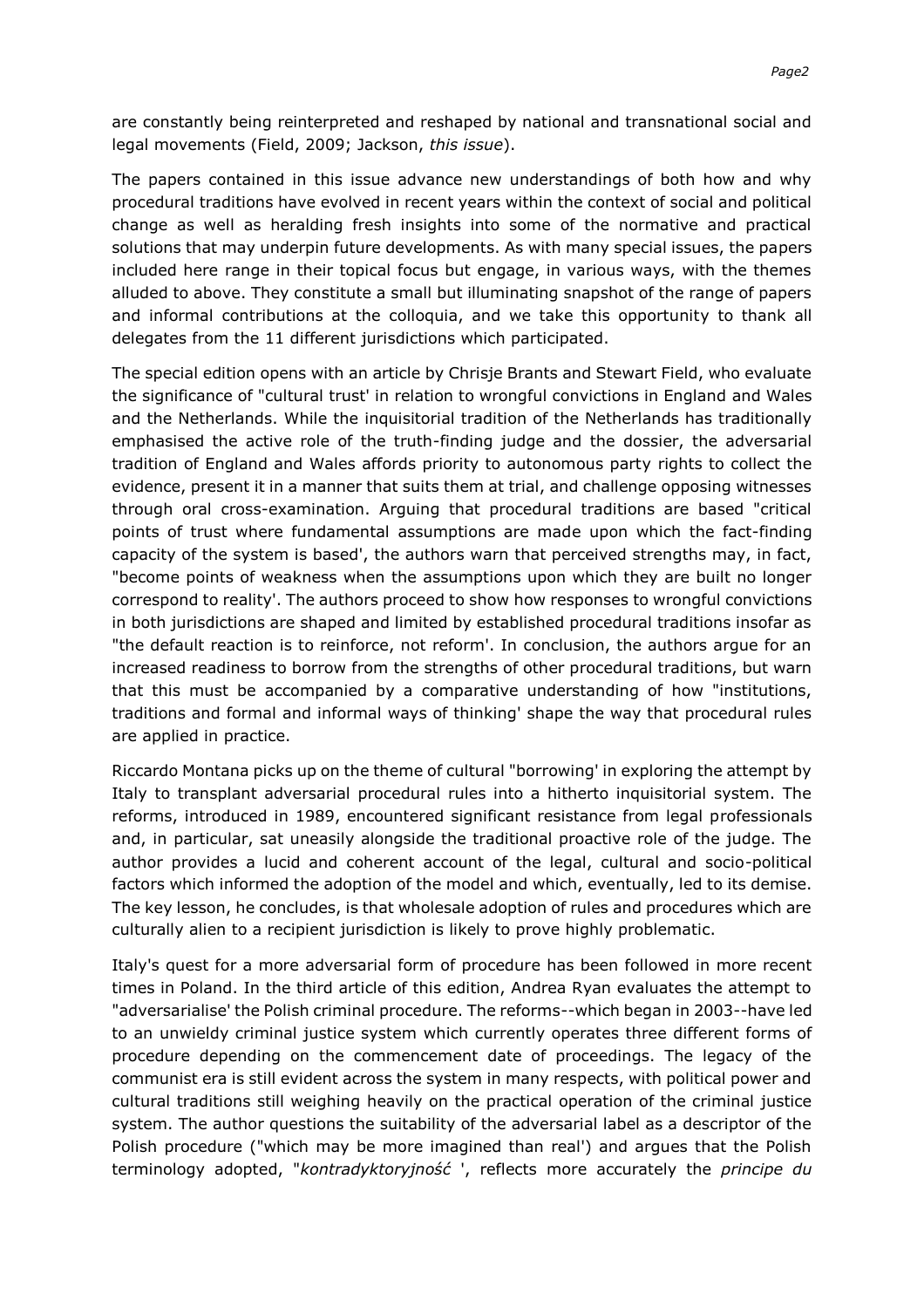*contradictoire* which informs the inquisitorial models of western Europe. From the author's perspective, clarity is needed by revisiting this "uncomfortable' translation and by defining more precisely what is understood by the "adversarial' and "*kontradyktoryjność* ' *labels,* and how such understandings map on to the fair trial standards of the European Convention.

The issue shifts focus for the fourth article, where Shane Kilcommins considers the drift in the Irish criminal justice system towards an "assembly line' model. The author charts the "tooling up' of the Irish state through the extension of the criminal law into the civil sphere, and analyses the resultant tension in the criminal courts between crime control on the one hand, and legal and constitutional liberalism on the other. Just as the preceding papers have identified underlying weaknesses in the use of "adversarial' and "inquisitorial' labelling, here the author questions the use of "fashionable' binary labels which--whilst useful on a heuristic level--"can carve practices along artificial lines which do not replicate the messiness of practice'. In his view, criminal justice systems are best viewed "as comprising of mutually constitutive parts, where several, somewhat contradictory, principal features can coexist together'. Thus, the Irish system is simultaneously increasingly rights-based, yet increasingly illiberal; increasingly inclusionary, yet also increasingly exclusionary; increasingly adversarial, yet increasingly inquisitorial; increasingly supranational, yet also increasingly local.

The final paper in this edition turns to the thorny issue of secret courts or "closed material proceedings'. Here John Jackson considers the growing role afforded to special advocates who are afforded access to sensitive national security material and make representations to the court on behalf of excluded parties. Originally introduced as an exceptional measure on national security grounds, their involvement in proceedings now extends to all types of civil litigation in the UK when disclosure of sensitive material might be "damaging to the interests of national security' and where it is "in the interests of the fair and effective administration of justice' for proceedings to proceed on this basis. In the author's view, the use of special advocates poses a challenge to a number of facets of traditional adversarial procedure, namely the principle of open justice, the rights of the accused to know the case against them, their ability to effectively challenge the evidence and the duty of the lawyer to represent the client throughout the process. For Jackson, the adversarial tradition "is having to adapt … to a new kind of advocacy, different from the conventional advocacy practised when one has constant access to the client, but advocacy nevertheless'. If the expansion of special advocates continues apace, consideration might be afforded as to how to bring the scheme "as close to conventional adversarial proceedings as possible'.

Taken together, the papers contained in this edition address common but fundamental questions relating to the multi-faceted and complex nature of the challenges currently facing procedural traditions across both common and civil law jurisdictions. Not only do they provide much-needed conceptual clarity pertaining to these questions, but they also highlight the continuing need to further interrogate long-standing values, processes and working cultures in an era where harmonisation and legal "borrowing' seem set to intensify.

Colson R and Field S (2016) *EU Criminal Justice and the Challenges of Diversity: Legal Cultures in the Area of Freedom, Security and Justice.* Cambridge: Cambridge University Press.